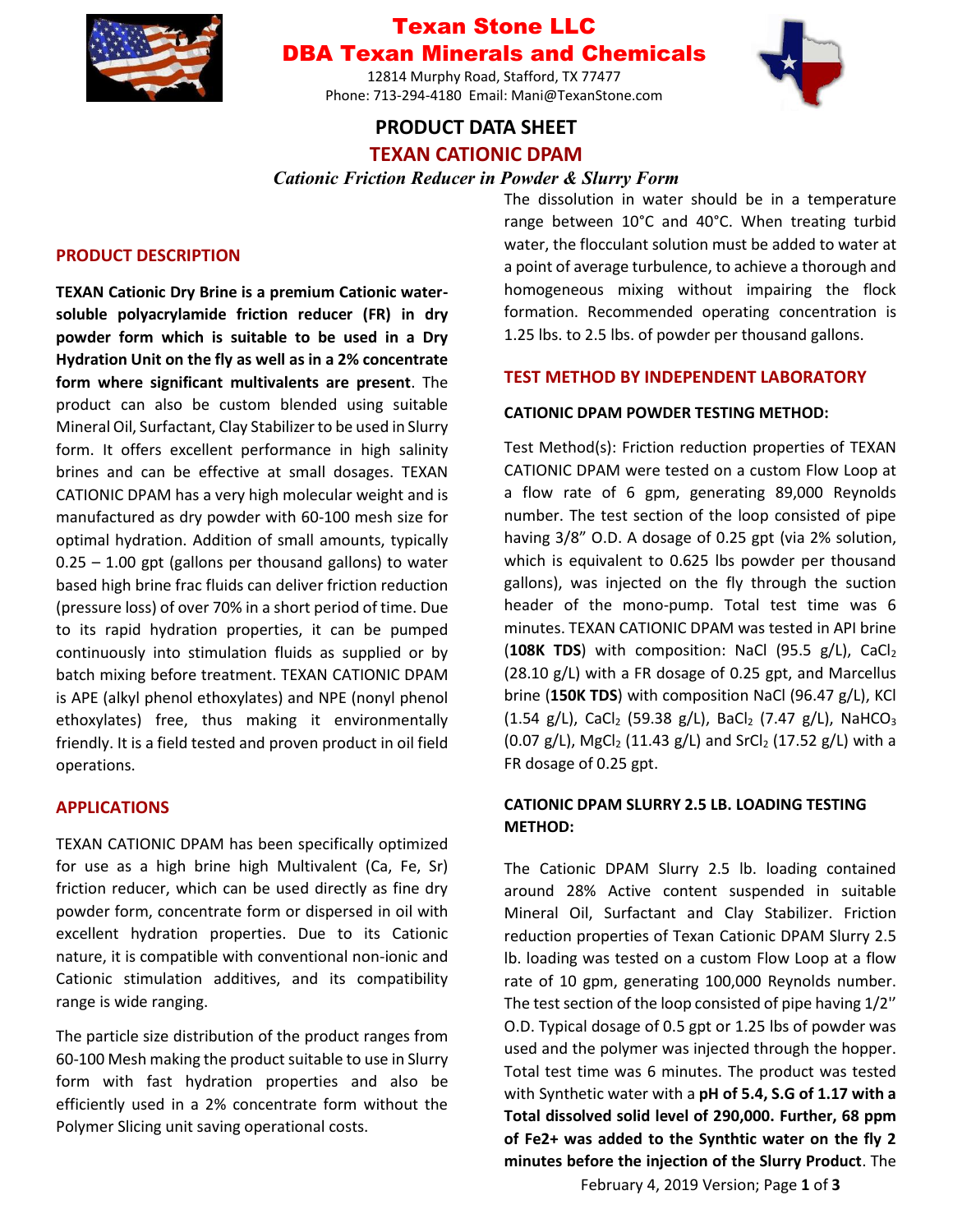

# Texan Stone LLC DBA Texan Minerals and Chemicals

12814 Murphy Road, Stafford, TX 77477 Phone: 713-294-4180 Email: Mani@TexanStone.com



Elemental composition of water in mg/l (ppm): Chlorides (Cl-): 177,289, (Na): 74,442, **Calcium (Ca2+): 28405, Magnesium (Mg2+): 3637**, Potassium (K): 2048, Strontium (Sr2+): 1623, Sulfate (S042-): 713, Manganese (Mn2+): 10.3, **Iron (Fe2+): 68.3**, Boron (B): 56.5, Lithium (Li): 119, Bicarbonate: 864, Bromide: 2034, Barium (Ba2+): 6.8**. The Cationic High Brine DPAM can achieve the desired results equivalent to Anionic DPAM (1 gpt slurry with 2.5 lb. loading) by using only 0.5 gpt Cationic Slurry 2.5 lb. loading with similar harsh water conditions in flow loop testing.**

| Form                              | <b>White Fine Dry Powder</b>          |
|-----------------------------------|---------------------------------------|
|                                   |                                       |
| <b>Flash Point</b>                | Not applicable                        |
| <b>Freeze Point</b>               | Not determined                        |
| <b>Mesh Size</b>                  | 100 Mesh                              |
| <b>Molecular</b><br><b>Weight</b> | $10-13$                               |
| (Million)                         |                                       |
| <b>Cationic Charge</b>            | 28-32                                 |
| Solid Content (%)                 | $\geq 90$                             |
| Viscosity (cps)@Temp              | 315 cPs (0.1% solution)               |
| Odor                              | Little odor or odorless               |
| Density $(g/cm^3)$                | $\geqslant$ 0.60 g/cm <sup>3</sup>    |
| Ph                                | 7.3 (1% solution)                     |
| <b>Solubility</b>                 | Water Soluble                         |
| <b>Insoluble Content (%)</b>      | $\leq 0.5$                            |
| <b>Shelf Life</b>                 | 24 Months (It should be               |
|                                   | stored in a dry place and the         |
|                                   | storage temperature is 0 $\mathbb C$  |
|                                   | to 35 $\mathbb{C}$ , away from direct |
|                                   | sunlight and moisture.)               |

### **PACKED IN JUMBO BAGS WEIGHING 1650 LBS.**

## **Texan CATIONIC DPAM tested in the two brines performance and Results**

0.25 gpt via 2% solution, which is equivalent to 0.625 lbs powder per thousand gallons. *Figure 1. FR performance of TEXAN CATIONIC DPAM in 3/8"OD in 108 K TDS API brine at room temperature*